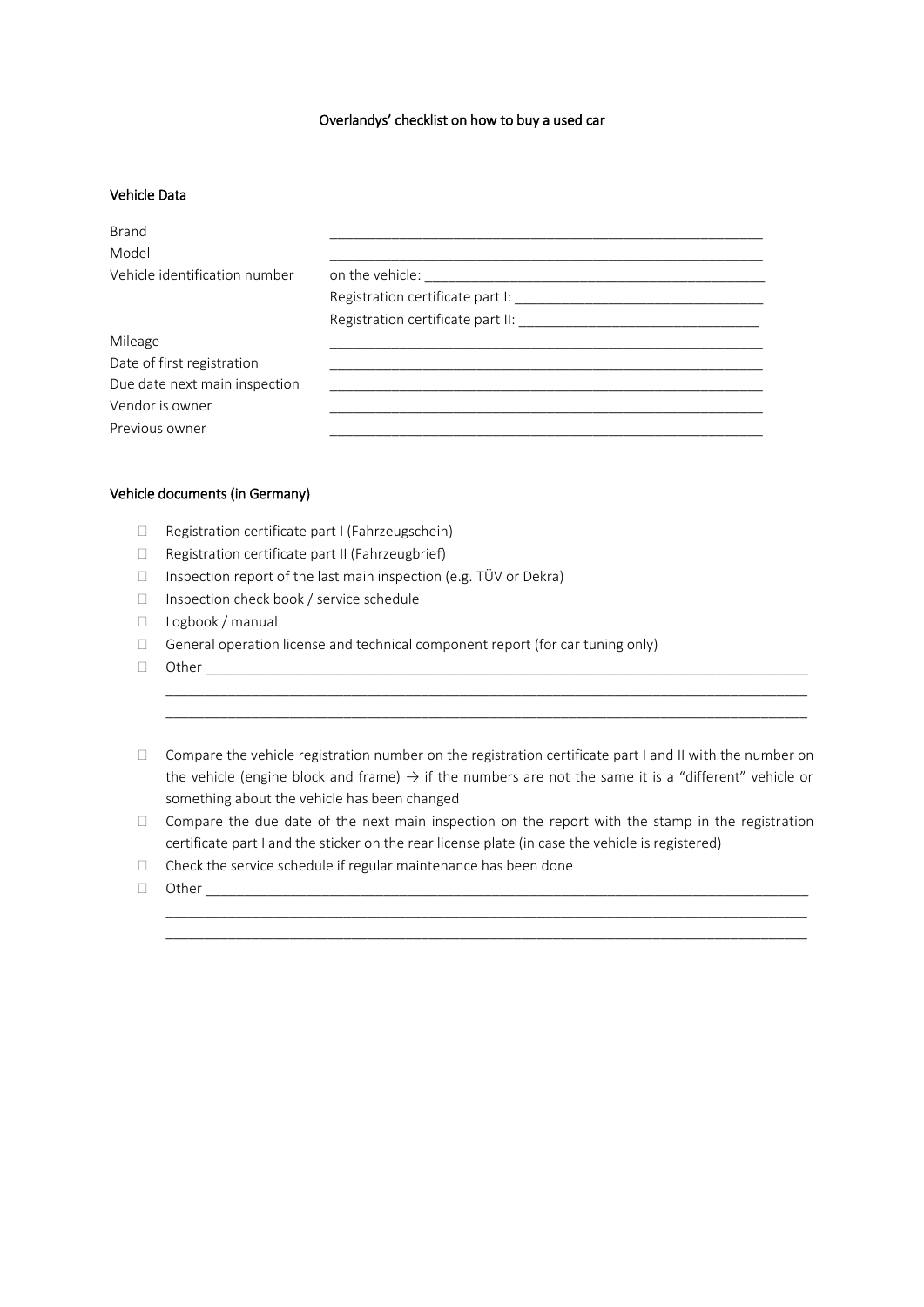# Outside of the vehicle

- $\Box$  Was the vehicle ever involved in any accident? Ask the salesman and check with the following points
- $\Box$  Check the paint; look at the paint at a sharp angle against the light
	- $\Box$  Color difference  $\rightarrow$  when a part has a different color, it has been repainted
	- □ Orange skin  $\rightarrow$  this means that the vehicle has been repainted badly
	- Dents or bumps  $\rightarrow$  damages may have been fixed with body filler; you can check with a magnet, if it does not stick, a damage was filled
	- $\Box$  Especially in the upper part of the door and under the windows may be damages from other vehicle´s doors that were slammed into the neighboring vehicle's door
	- $\Box$  There should not be too many stone-fall damages on the hood
- Check the gap sizes of the hood and the doors  $\rightarrow$  if these are uneven, a repair was not well done or the vehicle was involved in an accident
- Check if the door hinges are rusty or kicked; slightly lift the door and move it back and forth  $\rightarrow$  if the hinges are moving they should be adjusted
- $\Box$  Check the sealing of the doors
	- $□$  Is it porous, torn or dissolving?  $\rightarrow$  if yes, water could enter the vehicle
	- $□$  Is it green or mossy?  $\rightarrow$  if yes, this indicates that the vehicle was just standing for a long time and was not cared for regularly
- $\Box$  Check the closing wedge of the door and the tailgate; lift the door handle "open" and close the door slowly  $\rightarrow$  there should not be any resistance or the closing wedge has to be adjusted
- $\Box$  Check the windows, there should not be any stone-fall damages or cracks in the windshield in the driver's sight  $\rightarrow$  damages of the windshield are not allowed to be repaired, they are a main inspection deficit
- $\Box$  Check the DOT-number of the windshield and see if it matches the DOT-number on the tires and the build year  $\rightarrow$  if the numbers are not the same, it is ok because it just means that for example the windshield has been exchanged
- $\Box$  Check all edges for rust, especially where parts have been welded together, e.g. door edge, fuel tank cap, water drainage strip and wheel arches, all areas where water could collect  $\rightarrow$  potential danger of rust

\_\_\_\_\_\_\_\_\_\_\_\_\_\_\_\_\_\_\_\_\_\_\_\_\_\_\_\_\_\_\_\_\_\_\_\_\_\_\_\_\_\_\_\_\_\_\_\_\_\_\_\_\_\_\_\_\_\_\_\_\_\_\_\_\_\_\_\_\_\_\_\_\_\_\_\_\_\_\_\_\_\_\_ \_\_\_\_\_\_\_\_\_\_\_\_\_\_\_\_\_\_\_\_\_\_\_\_\_\_\_\_\_\_\_\_\_\_\_\_\_\_\_\_\_\_\_\_\_\_\_\_\_\_\_\_\_\_\_\_\_\_\_\_\_\_\_\_\_\_\_\_\_\_\_\_\_\_\_\_\_\_\_\_\_\_\_ \_\_\_\_\_\_\_\_\_\_\_\_\_\_\_\_\_\_\_\_\_\_\_\_\_\_\_\_\_\_\_\_\_\_\_\_\_\_\_\_\_\_\_\_\_\_\_\_\_\_\_\_\_\_\_\_\_\_\_\_\_\_\_\_\_\_\_\_\_\_\_\_\_\_\_\_\_\_\_\_\_\_\_ \_\_\_\_\_\_\_\_\_\_\_\_\_\_\_\_\_\_\_\_\_\_\_\_\_\_\_\_\_\_\_\_\_\_\_\_\_\_\_\_\_\_\_\_\_\_\_\_\_\_\_\_\_\_\_\_\_\_\_\_\_\_\_\_\_\_\_\_\_\_\_\_\_\_\_\_\_\_\_\_\_\_\_

 $\Box$  Other  $\_\_$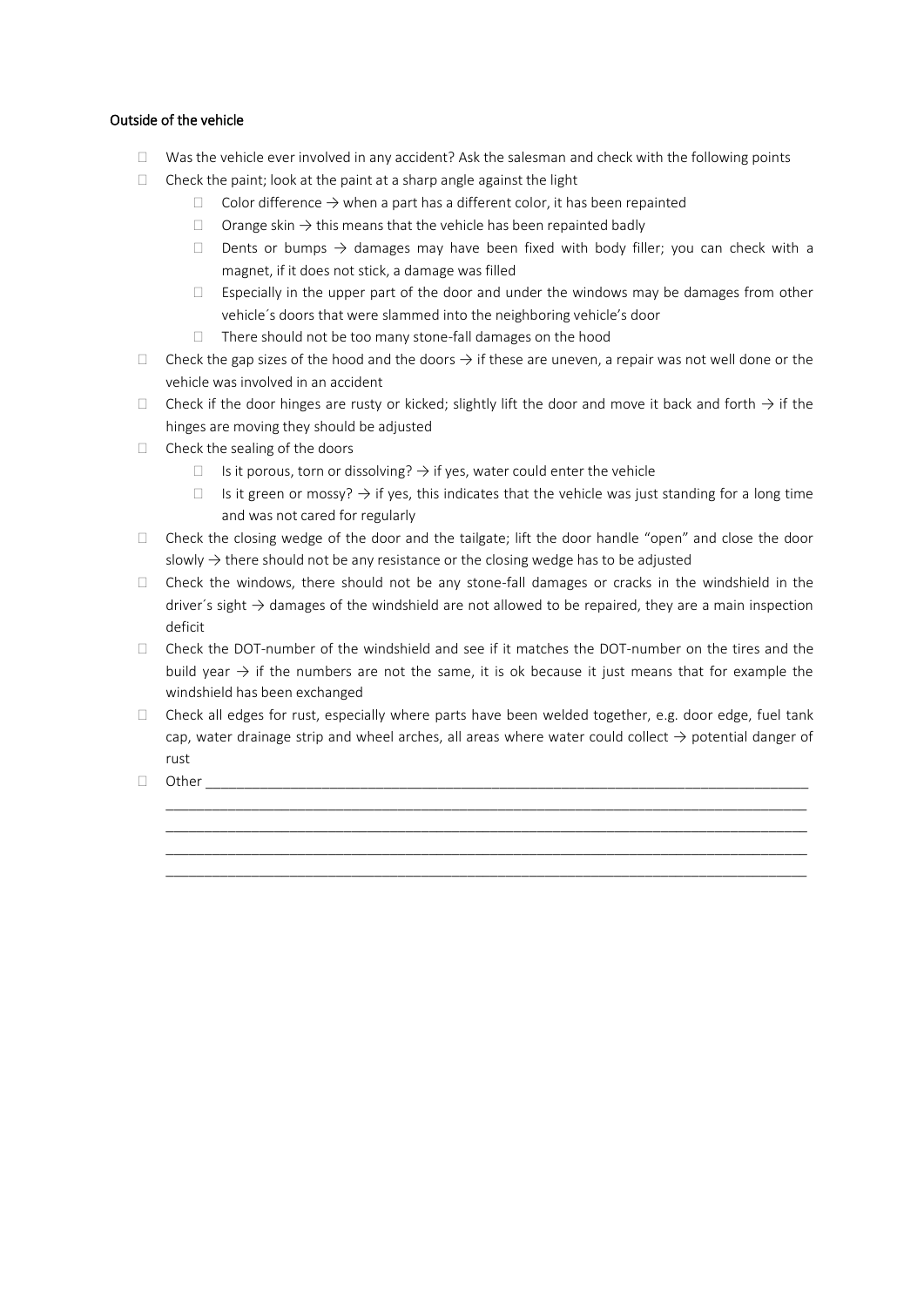### Tires and brakes

- $\Box$  Check the tires for dents and bumps  $\rightarrow$  these could be damages from driving up curbs
- $\Box$  The tires should have at least 2mm profile depth (1,6mm is our legal minimum) the profile should be worn down evenly

\_\_\_\_\_\_\_\_\_\_\_\_\_\_\_\_\_\_\_\_\_\_\_\_\_\_\_\_\_\_\_\_\_\_\_\_\_\_\_\_\_\_\_\_\_\_\_\_\_\_\_\_\_\_\_\_\_\_\_\_\_\_\_\_\_\_\_\_\_\_\_\_\_\_\_\_\_\_\_\_\_\_\_ \_\_\_\_\_\_\_\_\_\_\_\_\_\_\_\_\_\_\_\_\_\_\_\_\_\_\_\_\_\_\_\_\_\_\_\_\_\_\_\_\_\_\_\_\_\_\_\_\_\_\_\_\_\_\_\_\_\_\_\_\_\_\_\_\_\_\_\_\_\_\_\_\_\_\_\_\_\_\_\_\_\_\_

- $\Box$  The wheel rim should still look good
- $\Box$  The brake disks should shimmer silvery and should have no streaks, brake lining should be present
- $\Box$  Spare wheel has to be a present
- Other \_\_\_\_\_\_\_\_\_\_\_\_\_\_\_\_\_\_\_\_\_\_\_\_\_\_\_\_\_\_\_\_\_\_\_\_\_\_\_\_\_\_\_\_\_\_\_\_\_\_\_\_\_\_\_\_\_\_\_\_\_\_\_\_\_\_\_\_\_\_\_\_\_\_\_\_\_\_

# Lights and headlights

- $\Box$  Check the headlights for cracks  $\rightarrow$  if yes, water could enter
- □ Check if all headlights are working and ensure that no light is cloudy and there is no water collecting on the inside→ this could be a main inspection deficit

\_\_\_\_\_\_\_\_\_\_\_\_\_\_\_\_\_\_\_\_\_\_\_\_\_\_\_\_\_\_\_\_\_\_\_\_\_\_\_\_\_\_\_\_\_\_\_\_\_\_\_\_\_\_\_\_\_\_\_\_\_\_\_\_\_\_\_\_\_\_\_\_\_\_\_\_\_\_\_\_\_\_\_

- $\Box$  If a light is flickering it is defect and has to be changed
- $\Box$  Other

# Vehicle accessories and tuning parts

If the vehicle has any "extra parts", e.g. racing exhaust pipe or chassis, there might be a special report required, the special features have to be recorded in the registration certificate part I (Fahrzeugschein)

\_\_\_\_\_\_\_\_\_\_\_\_\_\_\_\_\_\_\_\_\_\_\_\_\_\_\_\_\_\_\_\_\_\_\_\_\_\_\_\_\_\_\_\_\_\_\_\_\_\_\_\_\_\_\_\_\_\_\_\_\_\_\_\_\_\_\_\_\_\_\_\_\_\_\_\_\_\_\_\_\_\_\_ \_\_\_\_\_\_\_\_\_\_\_\_\_\_\_\_\_\_\_\_\_\_\_\_\_\_\_\_\_\_\_\_\_\_\_\_\_\_\_\_\_\_\_\_\_\_\_\_\_\_\_\_\_\_\_\_\_\_\_\_\_\_\_\_\_\_\_\_\_\_\_\_\_\_\_\_\_\_\_\_\_\_\_

Other \_\_\_\_\_\_\_\_\_\_\_\_\_\_\_\_\_\_\_\_\_\_\_\_\_\_\_\_\_\_\_\_\_\_\_\_\_\_\_\_\_\_\_\_\_\_\_\_\_\_\_\_\_\_\_\_\_\_\_\_\_\_\_\_\_\_\_\_\_\_\_\_\_\_\_\_\_\_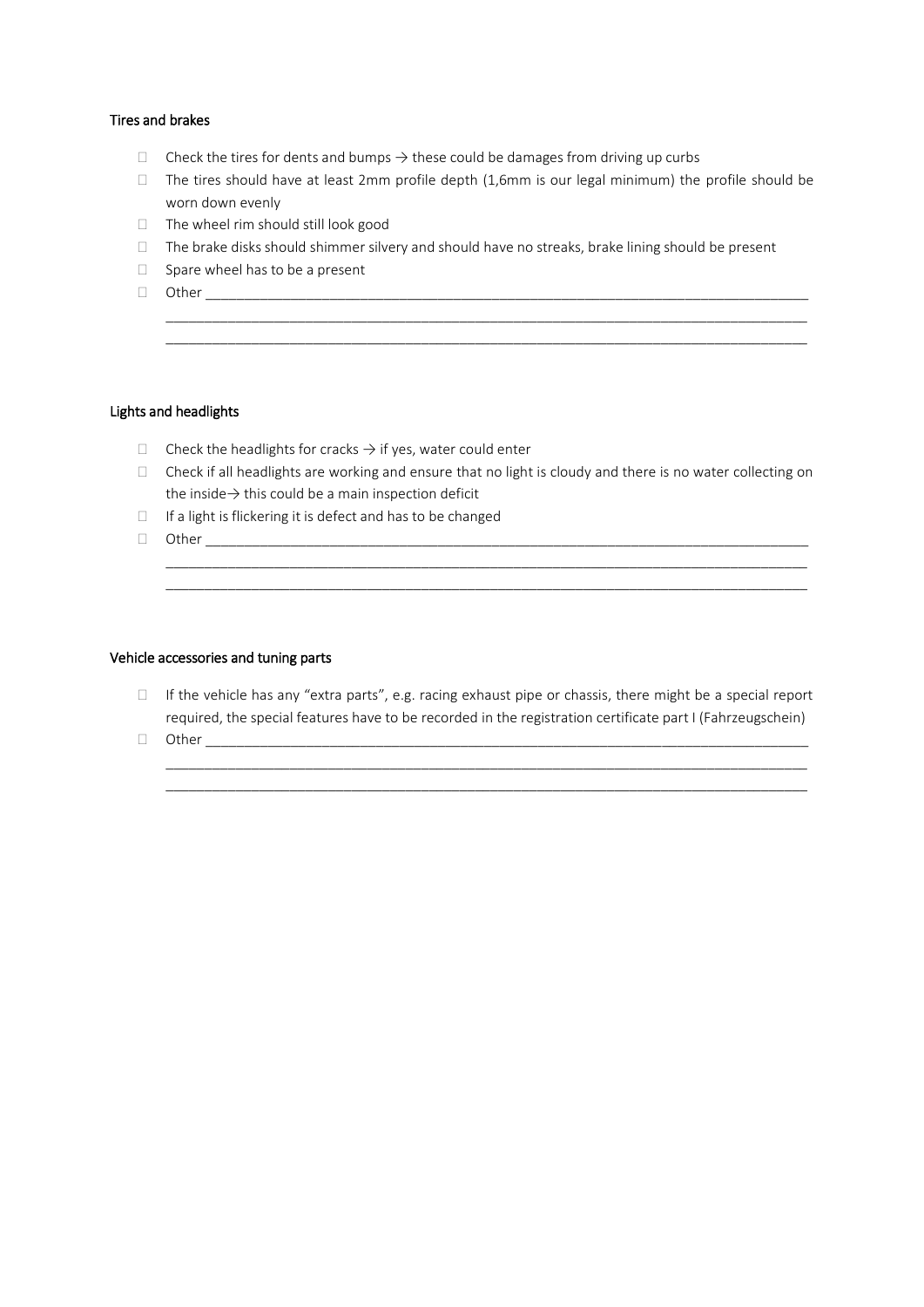### Interior

- $\Box$  Check if the seats are in good condition
	- $\Box$  Look for chafe marks at the edges, they come from entering and exiting the vehicle over a long period of time
	- $\Box$  The seat should not wiggle around
	- $\Box$  Check if the seat rail is working by moving the seat back and forth
	- $\Box$  Check if the seatbelt and locks are in good condition, the seatbelt should retract automatically
- $\Box$  Check if it is a smoke-free vehicle; take a look at the ashtray if it is "originally" clean or has been cleaned
- $\Box$  Check if the ceiling is clean and without any stains
- $\Box$  Check the ventilation  $\rightarrow$  if it smells musty the air conditioning has not been maintained well
- $\Box$  Steering wheel, gearshift and control elements as well as the pedals should be in good condition compared to the mileage and age of the vehicle
- $\Box$  Interior lights, background lighting and control elements should function well
- $\Box$  Try the multimedia system; push all of the buttons, everything should go on and off
- $\Box$  Check the seat heating
- $\Box$  Open everything, e.g. glove box and handles
- $\Box$  Check the window regulators; open and close the car windows with the regulators or the window crank
- $\Box$  Don't forget the trunk! Check for water, rust or lime, none of them are a good sign (in our case, we don't have a trunk but the cargo area)

\_\_\_\_\_\_\_\_\_\_\_\_\_\_\_\_\_\_\_\_\_\_\_\_\_\_\_\_\_\_\_\_\_\_\_\_\_\_\_\_\_\_\_\_\_\_\_\_\_\_\_\_\_\_\_\_\_\_\_\_\_\_\_\_\_\_\_\_\_\_\_\_\_\_\_\_\_\_\_\_\_\_\_ \_\_\_\_\_\_\_\_\_\_\_\_\_\_\_\_\_\_\_\_\_\_\_\_\_\_\_\_\_\_\_\_\_\_\_\_\_\_\_\_\_\_\_\_\_\_\_\_\_\_\_\_\_\_\_\_\_\_\_\_\_\_\_\_\_\_\_\_\_\_\_\_\_\_\_\_\_\_\_\_\_\_\_ \_\_\_\_\_\_\_\_\_\_\_\_\_\_\_\_\_\_\_\_\_\_\_\_\_\_\_\_\_\_\_\_\_\_\_\_\_\_\_\_\_\_\_\_\_\_\_\_\_\_\_\_\_\_\_\_\_\_\_\_\_\_\_\_\_\_\_\_\_\_\_\_\_\_\_\_\_\_\_\_\_\_\_ \_\_\_\_\_\_\_\_\_\_\_\_\_\_\_\_\_\_\_\_\_\_\_\_\_\_\_\_\_\_\_\_\_\_\_\_\_\_\_\_\_\_\_\_\_\_\_\_\_\_\_\_\_\_\_\_\_\_\_\_\_\_\_\_\_\_\_\_\_\_\_\_\_\_\_\_\_\_\_\_\_\_\_

 $\Box$  If anything in the interior is bent, there might be an undiscovered accidental damage

 $\Box$  Other

#### Engine compartment

- $\Box$  A dirty engine compartment is not necessarily a bad sign, if an engine compartment is all clean, leakages are harder to find
- $\Box$  Check for any leakages, e.g. oil or cooling water
- $\Box$  Check the level of the cooling water
- Check the oil level and the little oil note, the date of the last oil change is noted here  $\rightarrow$  if the oil is clotted, it needs to be changed

\_\_\_\_\_\_\_\_\_\_\_\_\_\_\_\_\_\_\_\_\_\_\_\_\_\_\_\_\_\_\_\_\_\_\_\_\_\_\_\_\_\_\_\_\_\_\_\_\_\_\_\_\_\_\_\_\_\_\_\_\_\_\_\_\_\_\_\_\_\_\_\_\_\_\_\_\_\_\_\_\_\_\_ \_\_\_\_\_\_\_\_\_\_\_\_\_\_\_\_\_\_\_\_\_\_\_\_\_\_\_\_\_\_\_\_\_\_\_\_\_\_\_\_\_\_\_\_\_\_\_\_\_\_\_\_\_\_\_\_\_\_\_\_\_\_\_\_\_\_\_\_\_\_\_\_\_\_\_\_\_\_\_\_\_\_\_

- $\Box$  Check the level of the brake fluid
- $□$  Hoses should not be porous  $→$  if they are, they should be exchanged
- $□$  If you can reach it, check the van belt  $→$  porosity is not a good sign
- $\Box$  Other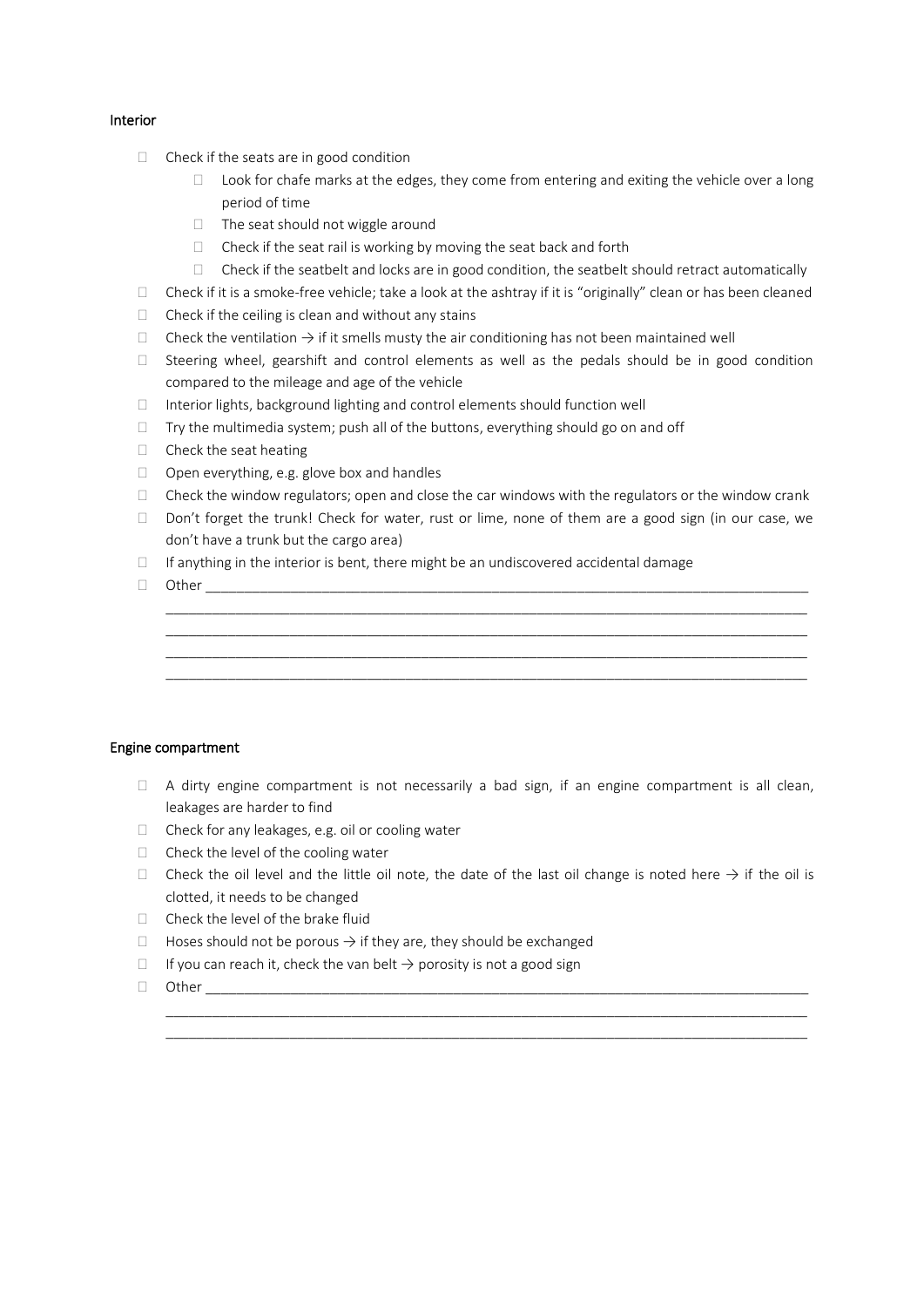# Underbody

- $\Box$  Check if the engine is tight
- $\Box$  Check if any fluids are leaking
- $\Box$  Check the brake hose, porosity or bumps are not good
- $\Box$  Check all cuffs, they should be tight
- Check if the exhaust pipe and all elastics are tight  $\rightarrow$  black stains at the exhaust pipe might be a sign for a defect
- $\Box$  Check the fuel pipes, they should be tight as well, all ropes should be tight and not loosely hanging around

\_\_\_\_\_\_\_\_\_\_\_\_\_\_\_\_\_\_\_\_\_\_\_\_\_\_\_\_\_\_\_\_\_\_\_\_\_\_\_\_\_\_\_\_\_\_\_\_\_\_\_\_\_\_\_\_\_\_\_\_\_\_\_\_\_\_\_\_\_\_\_\_\_\_\_\_\_\_\_\_\_\_\_ \_\_\_\_\_\_\_\_\_\_\_\_\_\_\_\_\_\_\_\_\_\_\_\_\_\_\_\_\_\_\_\_\_\_\_\_\_\_\_\_\_\_\_\_\_\_\_\_\_\_\_\_\_\_\_\_\_\_\_\_\_\_\_\_\_\_\_\_\_\_\_\_\_\_\_\_\_\_\_\_\_\_\_

- $\Box$  Check if the brake lines are tight and not porous or broken
- $\Box$  Check the vehicles damper; oil should not be leaking and the springs should not be broken
- $\Box$  Other

# Test drive

- $\Box$  Start the ignition and make sure all control lights do light up, as soon as you start the car all control lights should go off
- $\Box$  Check the shift and all gears (except the reverse gear); all gears should be accessible from any gear while driving
- $\Box$  Check the engine's gas intake
- $\Box$  Check the steering wheel position, the vehicle should drive straight ahead while the steering wheel is straight  $\rightarrow$  if not, something is wrong with the chassis setting or there is another damage
- $\Box$  Check how the vehicle is reacting to using the brakes and weight pressure changes, the vehicle should always slow down straight ahead
- $□$  If you hear any weird noises, e.g. at high speed or while driving over cobblestone  $→$  not a good sign
- $□$  When you accelerate, look into the rear view mirror and check for black smoke  $→$  if there is smoke, something is wrong with the engine
- $\Box$  At the end of the test drive, take another look at the engine compartment and check for any leakages that might appear due to the usage

\_\_\_\_\_\_\_\_\_\_\_\_\_\_\_\_\_\_\_\_\_\_\_\_\_\_\_\_\_\_\_\_\_\_\_\_\_\_\_\_\_\_\_\_\_\_\_\_\_\_\_\_\_\_\_\_\_\_\_\_\_\_\_\_\_\_\_\_\_\_\_\_\_\_\_\_\_\_\_\_\_\_\_ \_\_\_\_\_\_\_\_\_\_\_\_\_\_\_\_\_\_\_\_\_\_\_\_\_\_\_\_\_\_\_\_\_\_\_\_\_\_\_\_\_\_\_\_\_\_\_\_\_\_\_\_\_\_\_\_\_\_\_\_\_\_\_\_\_\_\_\_\_\_\_\_\_\_\_\_\_\_\_\_\_\_\_

 $\Box$  Other